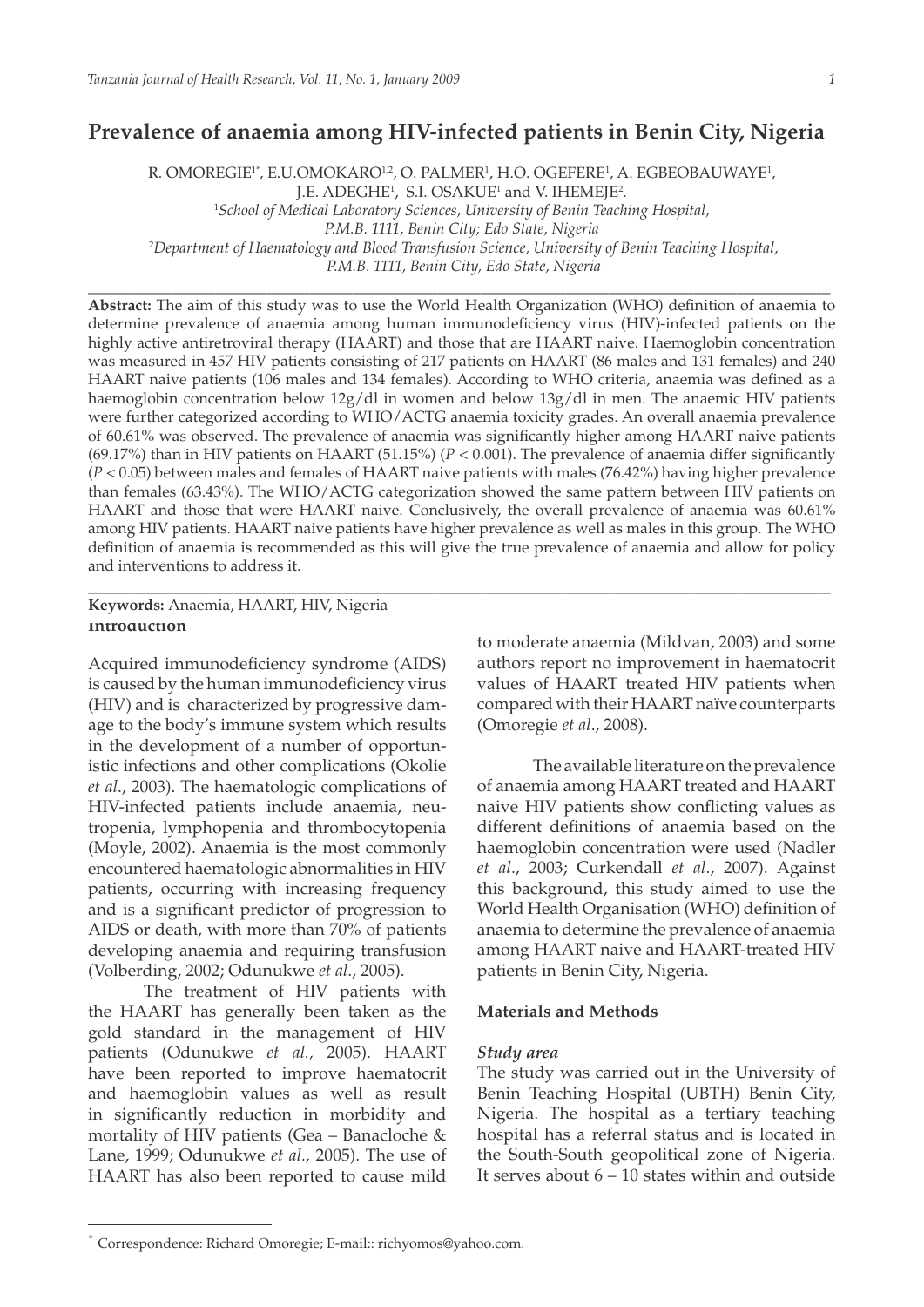the zone. It is a centre for Institute of Human Virology, Nigeria (IHVN) and President's Emergency Plan For AIDS Relief (PEPFAR) HIV/AIDS interventions in the zone. HIV/ AIDS interventions include free diagnosis, treatment and monitoring. The centre diagnoses new cases and monitors those on therapy. Some of these patients were used for this study.

#### *Study population*

A total 457 HIV patients attending HIV clinics in the University of Benin Teaching Hospital (UBTH), Benin City, Nigeria, were recruited for this study. The patients consisted of 217 (86 males and 131 females) HIV patients on HAART for  $3 - 6$  months and 240 (106 males and 134 females) HAART naïve HIV patients. The age range of the patients was  $19 - 61$  years with a mean of  $30.57 \pm 7.81$ years. Five millilitres of blood was collected from each patient and dispensed into ethylene diamine tetra-acetic acid (EDTA) containers and mixed. The HAART regimen for HIV patients on HAART consist of zidovudine, stavudine and nevirapine. Patients, who had received blood transfusion within the last 3 months, were on erythropoietin therapy and having any opportunistic infection were excluded from the study.

### *Determination of haemoglobin concentration and definition of anaemia*

The haemoglobin concentration of the collected samples was determined using an autoanalyser– Sysmex KX-21 (Sysmex Corporation, Kobe, Japan). Anaemia was defined according to the WHO criteria (Izaks *et al*., 1999). For males anaemia was defined as haemoglobin concentration (Hb) less than 13g/dl, while

**patients** 

for females, the value is less than 12g/dl. The HIV patients that were anaemic were further classified according to WHO/ACTG anaemia toxicity grades (Moyle, 2002). The grades are as follow; grade 1(Hb of  $9.5 - 10.5g/dl$ ), grade 2 (Hb of  $8 - 9.4g/dl$ ), grade 3(Hb of  $6.5 - 7.9g/dl$ ) and grade 4 (Hb of  $< 6.5$  g/dl).

#### *Statistical analysis*

The Chi  $(X^2)$  Square test was used to analyze the data obtained. The data were arranged in a 2x2 contingency table before manual analysis. For example, the HIV patients were grouped as HAART naïve and on HAART, and further grouped into those with and without anaemia.

### *Ethical considerations*

The Ethical Committee of the University of Benin Teaching Hospital Benin City, Nigeria, approved the protocol for this study. Verbal informed consent was obtained from every patient used in this study.

### **Results**

An overall prevalence of 60.61% (277 out of 457 patients) of anaemia was observed in this study. HIV patients on HAART had a significantly lower prevalence of anaemia compared with their HAART naive counterparts (51.15% Vs 69.17%, *P*< 0.001). Generally, there was no significant difference in the prevalence of anaemia between both genders (male =  $61.98\%$ ; female =  $59.62\%$ ). However, male HAART naive HIV patients had significantly higher prevalence of anaemia than females in the same group (76.42% Vs 63.43%, *P*< 0.05) (Table 1).

**Table 1: Prevalence of anaemia among HIV** 

| <b>HIV</b> patients | Male       |                             | Female     |                                                | <b>Total</b> |                             |
|---------------------|------------|-----------------------------|------------|------------------------------------------------|--------------|-----------------------------|
|                     | No. tested | No. with<br>anaemia $(\% )$ | No. tested | No. with<br>anaemia $\left(\frac{0}{0}\right)$ | No. tested   | No. with<br>anaemia $(\% )$ |
| On HAART            | 86         | 38 (44.19)                  | 131        | 73 (55.73)                                     | 217          | 111(51.15)                  |
| HAART naïve         | 106        | 81 (76.42)                  | 134        | 85 (63.43)                                     | 240          | 166(69.17)                  |
| Total               | 192        | 119 (61.98)                 | 265        | 158 (59.62)                                    | 457          | 277 (60.61)                 |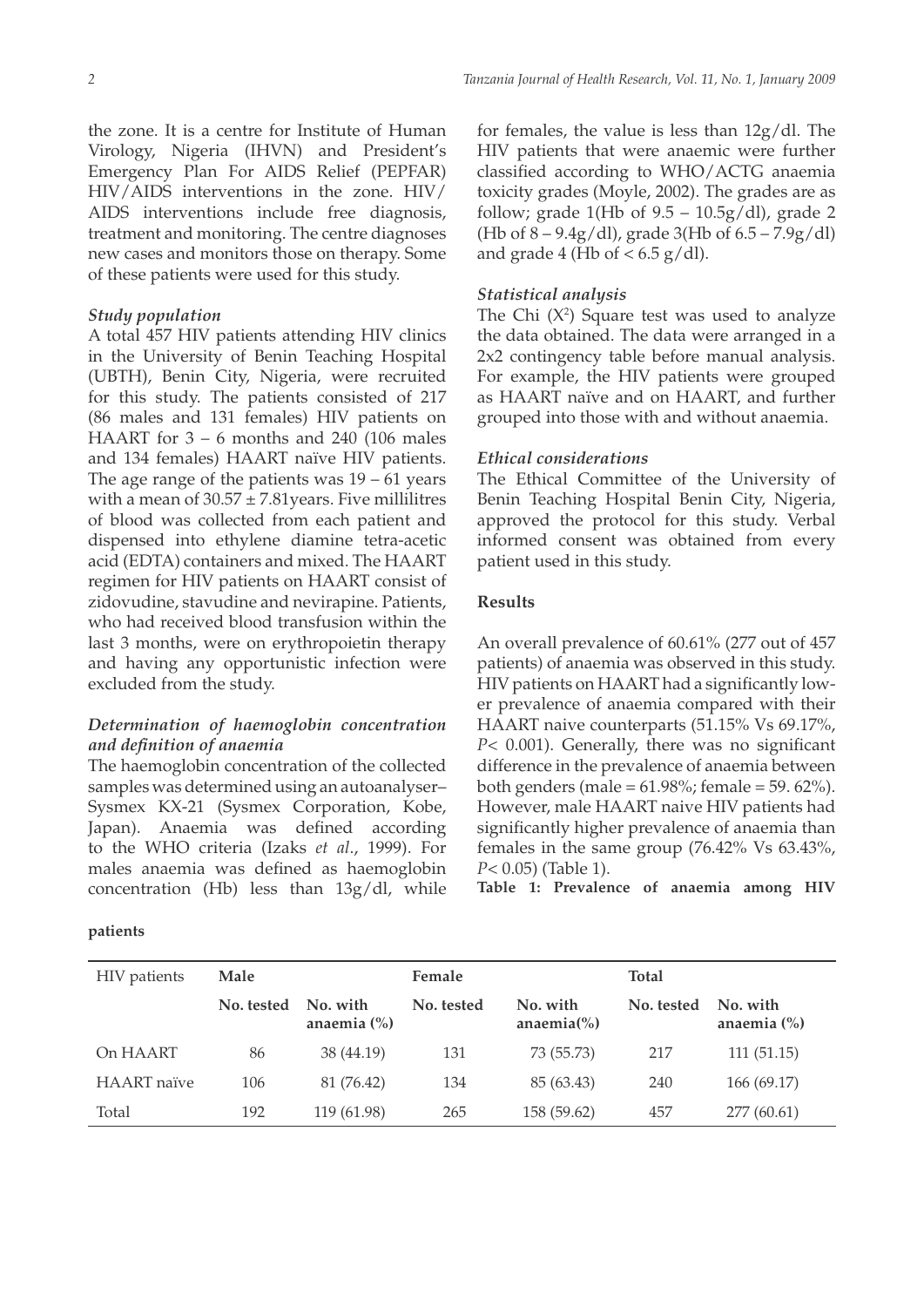A total of 182 (65.70%) out of the 277 anaemic HIV patients fell within the WHO/ACTG anaemia grades. The prevalence of anaemia within the grades did not differ significantly between HIV patients on HAART and those that were HAART naive  $(P > 0.05)$ , (table 2). Generally, the prevalence of anaemia dropped between grade 1 and 4 of the WHO/AGTG grades (Table 2).

anaemia definition may be responsible for the difference in the results. It is important to note that the lower prevalence of anaemia among HIV patients receiving HAART, may indicate the effectiveness of the HAART therapy in reducing viral load and improving haemotocrit values and it has been reported that HAART increase haemoglobin concentration and

**Table 2: Prevalence of anaemia among HIV patients according to WHO/ACTG toxicity grades for anaemia**

| <b>WHO/ACTG Anaemia grade</b>          | <b>HIV patients on HAART</b> | <b>HAART</b> naive HIV |
|----------------------------------------|------------------------------|------------------------|
| Grade 1 (Hb= $9.5-10.5g/dl$ )          | 37(51.39%)                   | 48 $(43.64\%)$         |
| Grade 2 (Hb= $8-9.4g/dl$ )             | $26(36.11\%)$                | $45(40.91\%)$          |
| Grade 3 (Hb= $6.5-7.9g/dl$ )           | $8(11.11\%)$                 | $16(14.55\%)$          |
| Grade 4 (Hb= $\langle 6.5g/dl \rangle$ | $1(1.39\%)$                  | $1(0.91\%)$            |

#### **Discussion**

Anaemia is the most commonly encountered haematologic abnormality in HIV patients (Volberding, 2002). HAART which has been taken as the gold standard in the management of HIV patients was reported to improve haematocrit (Odunukwe *et al.,* 2005). However, Omoregie *et al.* (2008) observed that HAART did not improve haematocrit of HIV patients and Mildvan (2003) reported that HIV patients on HAART still develop mild to moderate anaemia.

In this study an overall prevalence of anaemia of 60.61% was higher than that reported by Nadler *et al.* (2003). This difference may be due to the definition of anaemia as Nadler *et al.* (2003) anaemia was defined as  $Hb \le 12.5g/$ dl for both males and females. It is important that a unified definition of anaemia, such as the WHO definition, be used. Also, in Nadler *et al.* (2003) report, not all patients on HAART had zidovudine (AZT) in their regimen as was the case in this study. This is important as AZT has been reported by several authors to cause anaemia by inhibition of haemoglobin synthesis and toxicity to bone marrow cells, particularly, erythroid lines (Moyle, 2002; Omoregie *et al.,*  2008).

HAART naïve HIV patients had a significantly higher prevalence of anaemia (69.17%) than HIV patients on HAART. This finding is not in agreement with that of Nadler *et al.* (2003), in which no significant difference in the prevalence of anaemia was observed between HIV patients on HAART and their HAART naive counter parts. Again the difference in

decreases the prevalence of anaemia (Belperio & Rhew, 2004; Odunukwe *et al.,* 2005). A number of mechanisms have been suggested to explain the prevalence of anaemia among HIV patient on HAART. They include the presence of antibodies to HAART agents (Omoregie *et al.,*  2008), the presence of AZT among the HAART regimen and CD4 counts (Moyle, 2002; Nadler *et al.,* 2003; Curkendall *et al.,* 2007). However, reports concerning the relationship between CD4 count and anaemia are conflicting. Moyle (2002) reports that anaemia is independent of CD4 count and viral load. Nadler *et al.* (2003) and Curkendall *et al.* (2007) reports that CD4 count is a predictor of anaemia. However, the values for CD4 count differ. While Nadler *et al.*  (2003) report that CD4 count  $<$  50 cells/ $\mu$ L is a significant predictor of anaemia, a CD4 count of  $\langle$  200 cells/ $\mu$ L was the value associated with anaemia in Curkendall *et al.* (2007) report. Further studies are needed to resolve the effect of CD4 count on the prevalence of anaemia.

Female gender has been reported as a risk factor for anaemia among HIV patients (Nadler *et al*., 2003). In this study, overall, there was no significant difference in the prevalence of anaemia between male and females. The same picture was observed among HIV patients receiving HAART. However, among HAART naive HIV patients, males had significantly higher prevalence of anaemia than their female counterparts. The findings in this study differ from that of Nadler *et al.* (2003) most probably due to the difference in the definition of anaemia.